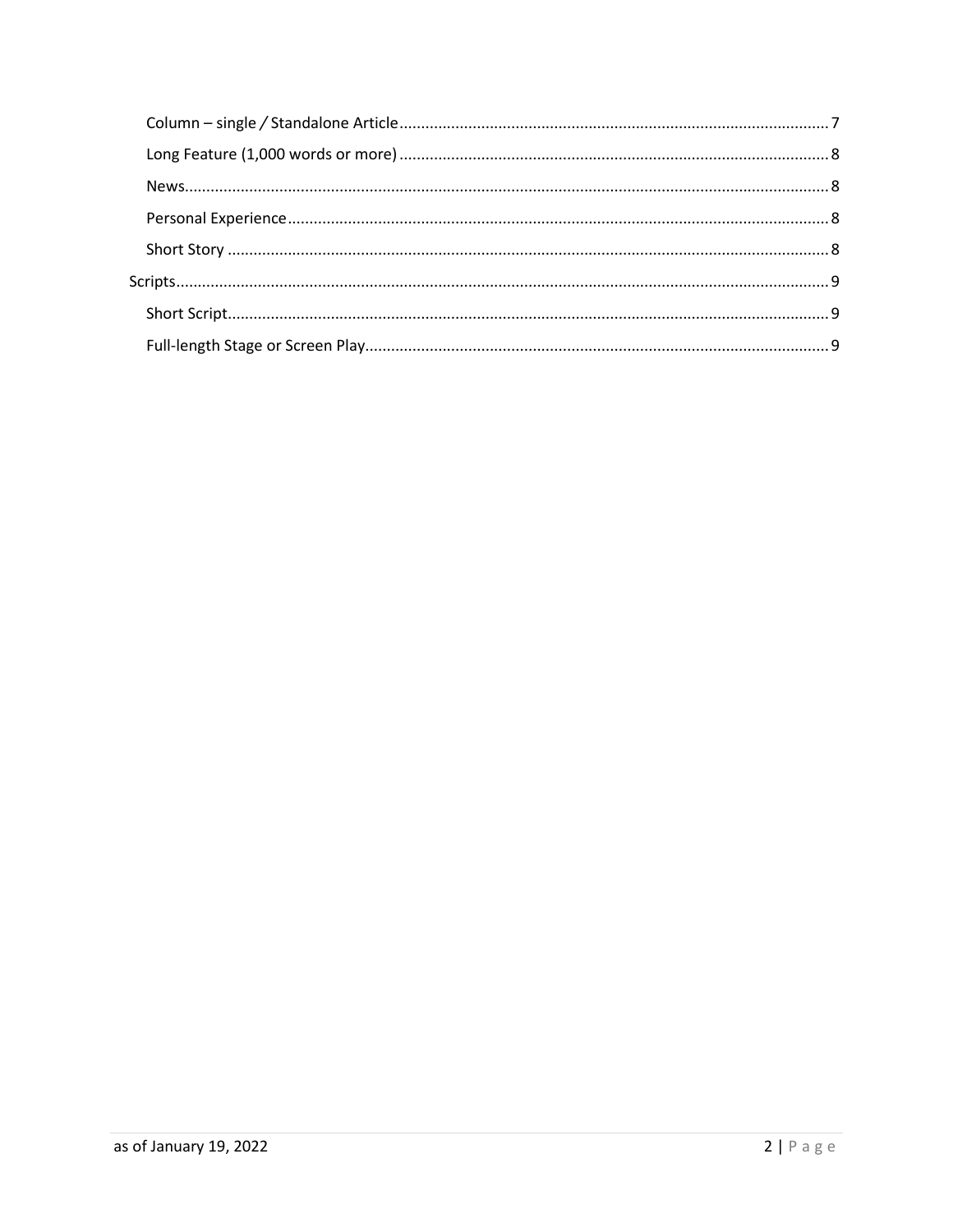# <span id="page-2-0"></span>**CHRISTIAN MARKET**

Faith elements will be woven in and grow out of the piece organically. The entry should not contain undue profanity, graphic sex, or other objectionable material, and must otherwise conform to generally accepted standards as determined by The Word Guild. Judges may request submissions not meeting this requirement be disqualified.

# <span id="page-2-2"></span><span id="page-2-1"></span>**ARTICLES / SHORT PIECES**

## BLOG – PERSONAL

• An online article published by the author and judged on originality, readability and interest. It is similar to a column in that it may comment on a range of issues, including current events, faith and personal / spiritual growth, however the authorial voice may be stronger, more casual or intimate. The focus of a Personal Blog is on the individual writer's experiences.

### <span id="page-2-3"></span>BLOG – TOPICAL

• An online article published by the author and judged on originality, readability and interest of topic. It is similar to a column in that it may comment on a range of issues, including current events, faith and personal / spiritual growth, however the authorial voice may be stronger, more casual or intimate. The focus of a Topical Blog is on the topic and is less personal.

### <span id="page-2-4"></span>COLUMN – SERIES

• Two consecutive columns from a minimum of five pieces that appeared on a regular schedule in a publication

## <span id="page-2-5"></span>COLUMN – SINGLE

• One column from a series that appeared in a publication or a one-time "guest" column. Pieces are editorial, first-person essay, opinion or persuasive writing; commentary on a timely subject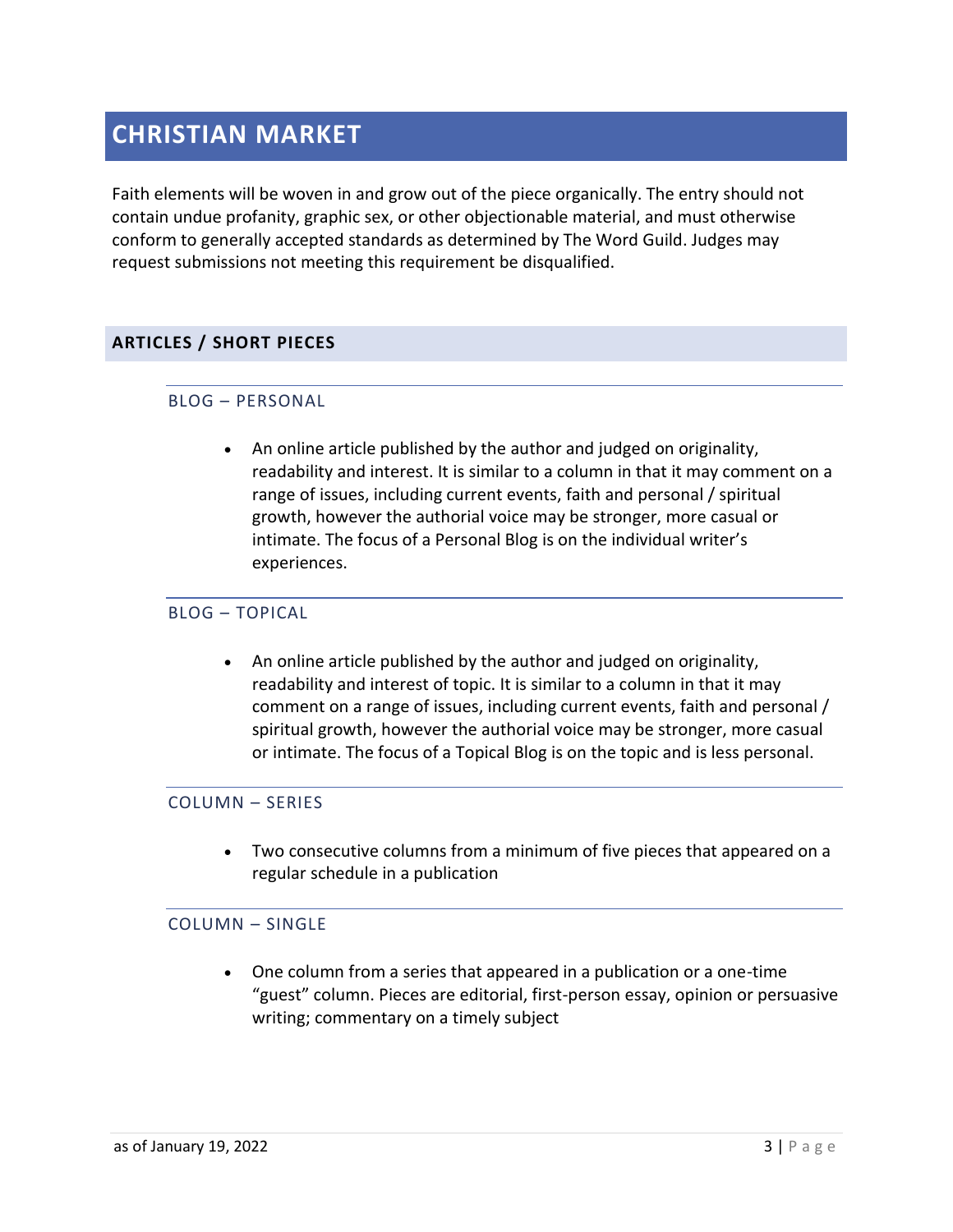# <span id="page-3-0"></span>INSPIRATIONAL/DEVOTIONAL

- Content that encourages, strengthens, moves, uplifts readers *or*
- Content motivates readers to put their faith in God, or to deepen their trust in God
- Daily or weekly devotionals are part of this category

# <span id="page-3-1"></span>LONG FEATURE (1,000 WORDS OR MORE)

- In-depth treatment of a trend, situation
- Explicitly aims to do more than inform (e.g., analyze, contextualize, equip, etc.)
- Research provides a variety of sources, quotations and references
- Writer does not include his/her own thoughts or opinion on issue
- Writer evidences neutrality, balance, evenness of tone and usually writes in third-person

### <span id="page-3-2"></span>**NEWS**

• This may be coverage of a spot news event, such as an accident, or a more general event. It covers the Who, What, When, Where, Why and How of the issue. The writer shows neutrality, balance, and evenness of tone. It is written in 3rd Person voice and is a sharing of facts. Weight is given for the accuracy of information found from reputable and multiple sources.

## <span id="page-3-3"></span>PERSONAL EXPERIENCE

• First-person or as-told-to narrative in which the author writes about an incident or experience that provided significant personal meaning or a lesson learned

## <span id="page-3-4"></span>PERSONAL OPINION

• A personal opinion piece about some topic or issue that is important to the writer

### <span id="page-3-5"></span>POETRY

• Rhymed or free verse; maximum of 40 lines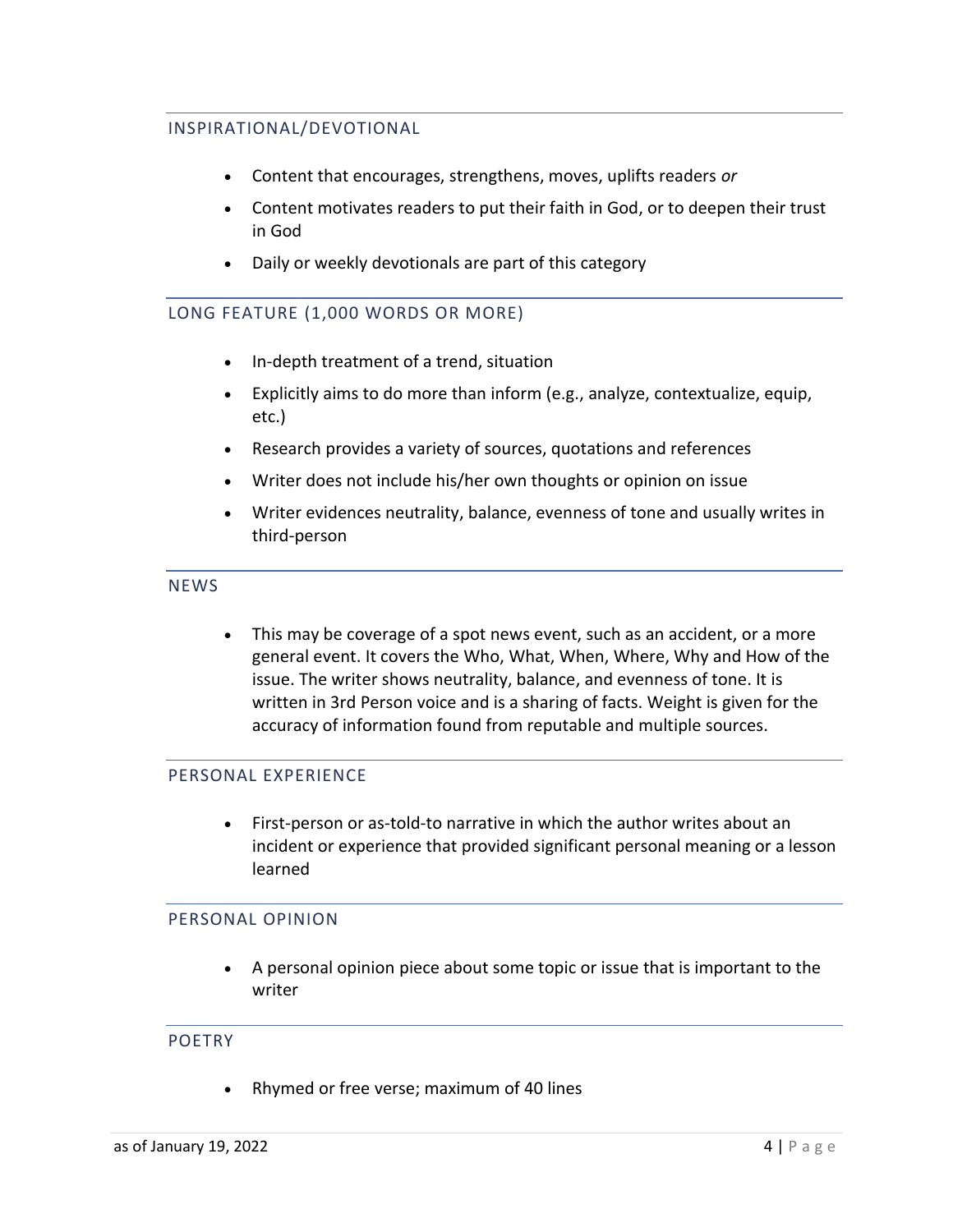# <span id="page-4-0"></span>PROFILE/HUMAN INTEREST

• Stories about people; aims to inform and usually also to inspire

# <span id="page-4-1"></span>SHORT FEATURE (UNDER 1,000 WORDS)

- Informs reader about a trend, situation or group of ideas
- Writer should provide some variety of sources and references
- Entry usually written in third-person voice

# <span id="page-4-2"></span>SHORT STORY

• A fictional story with a fully developed theme but significantly shorter and less elaborate than a novel

## <span id="page-4-3"></span>**SONG LYRICS– BEST SONG LYRICS**

An original song released to the public in year related to awards via either

- 1. CD recording available for sale to the public
- 2. Public performance, including broadcast, concert, online concert, church or worship settings.
	- o Proof of performance is required for this choice
		- List venue, date, approximate number in audience, name and phone number of contact person. Include a scanned copy of printed program/church bulletin if available, highlighting your performance.

In the online form each entrant must upload: a digital copy of typed lyrics with complete credits for lyrics and music and a digital copy of their song being performed. Ensure that the lyrics are clearly audible for judging. You may enter more than one song, but each song must be submitted separately.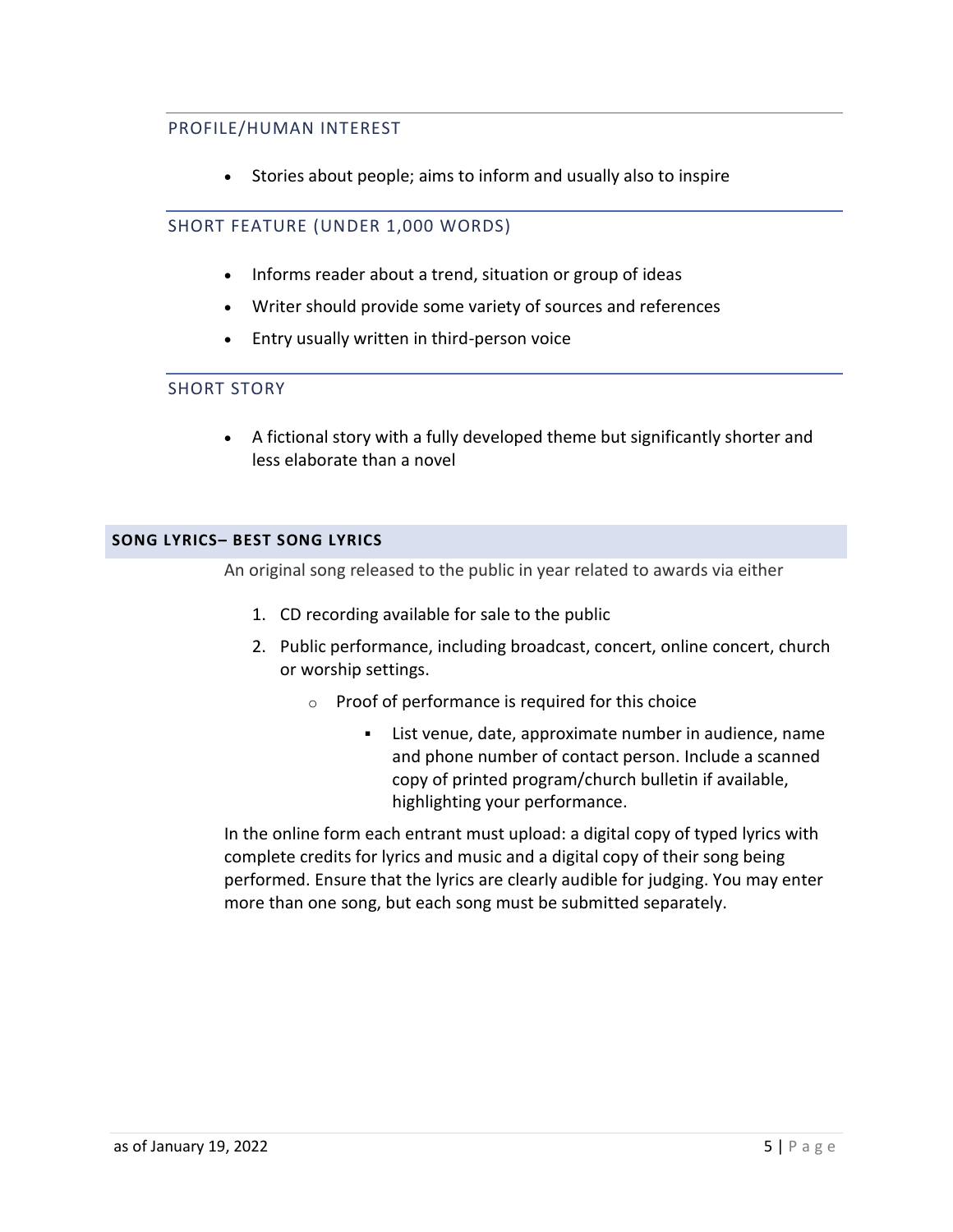## <span id="page-5-1"></span><span id="page-5-0"></span>**SCRIPTS**

#### SHORT SCRIPTS

• SHORT scripts for stage, film, TV or webisodes up to 45 pages in total (collected sketches allowed in aggregate up to the max. ) \*\*Published for scripts means available in paper manuscript form with the intention of distribution to a larger audience it is NOT a requirement that it be performed.\*\*

# <span id="page-5-2"></span>FULL-LENGTH STAGE OR SCREEN PLAY

• A Script of 100 pages or less in standard format. The author has had a script professionally produced. \*\*Published for scripts means available in paper manuscript form with the intention of distribution to a larger audience it is NOT a requirement that it be performed.\*\*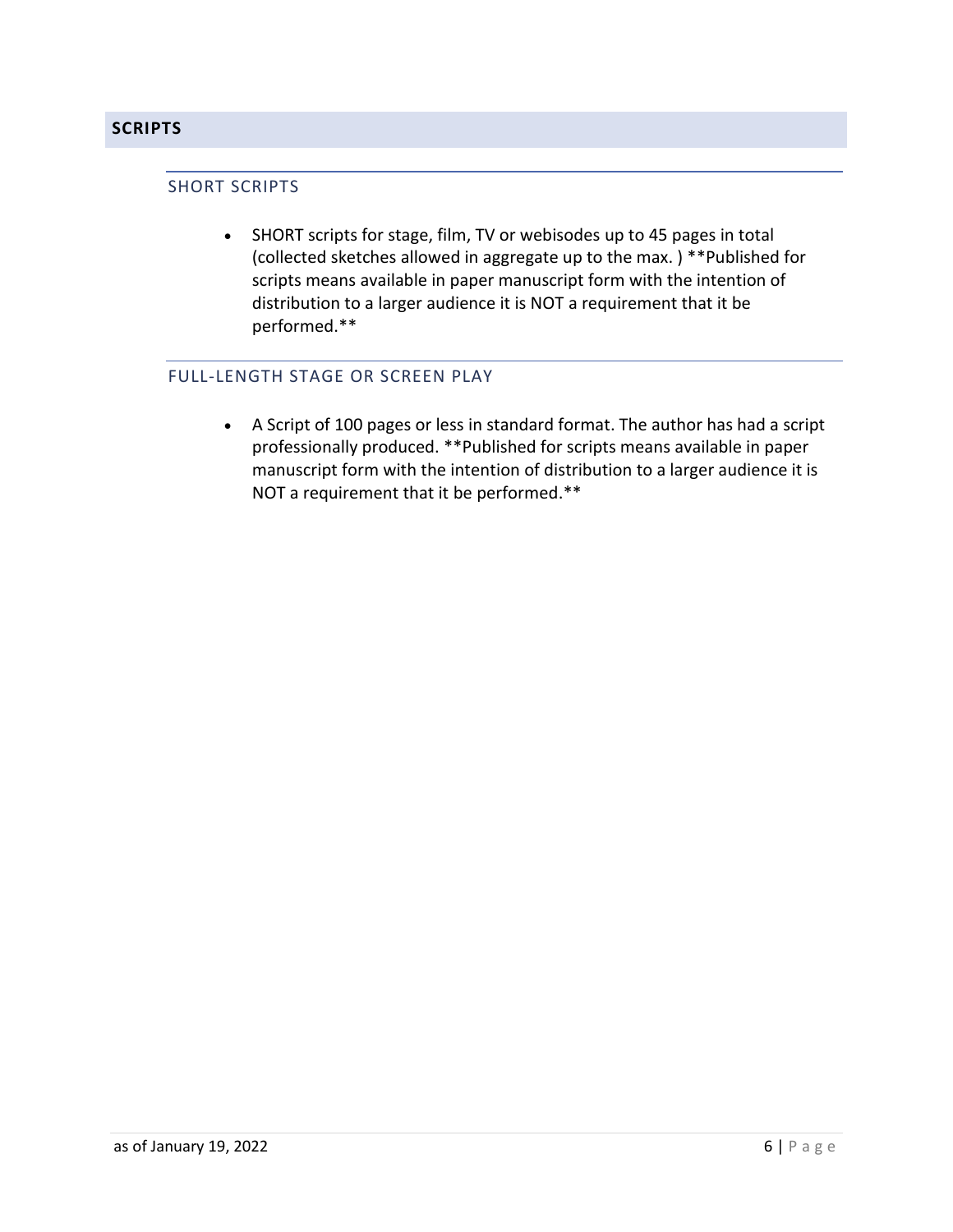# <span id="page-6-0"></span>**GENERAL MARKET**

General Market pieces have been published for mainstream audiences, in mainstream publications, while still having an underlying expression of the writer's Christian worldview. These pieces may deal with more difficult topics involving human nature or the brokenness of the world and its people. They may be written in a grittier way and expressions of faith may be subtler. However, the writer's faith still influences the work and the work may also still offer encouragement or a greater understanding of Christ and the Christian faith.

Faith elements will be woven in and grow out of the piece organically. The entry should not contain undue profanity, graphic sex, or other objectionable material, and must otherwise conform to generally accepted standards as determined by The Word Guild. Judges may request submissions not meeting this requirement be disqualified.

# <span id="page-6-2"></span><span id="page-6-1"></span>**ARTICLES/SHORT PIECES**

BLOG

- An online article published by the author and judged on originality, readability and interest. It is similar to a column in that it may comment on a range of issues, including current events, faith and personal / spiritual growth, however the authorial voice may be stronger, more casual or intimate.
- The focus of a Personal Blog is on the individual writer's experiences.
- The focus of a Topical Blog is on the topic and is less personal.

## <span id="page-6-3"></span>COLUMN – SERIES

• Two consecutive columns from a minimum of five pieces that appeared on a regular schedule in a publication

## <span id="page-6-4"></span>COLUMN – SINGLE */* STANDALONE ARTICLE

- One column from a series that appeared in a publication or a one-time "guest" column. Pieces are editorial, first-person essay, opinion or persuasive writing; commentary on a timely subject…. *or*
- An article that appeared in a publication targeted to the general public.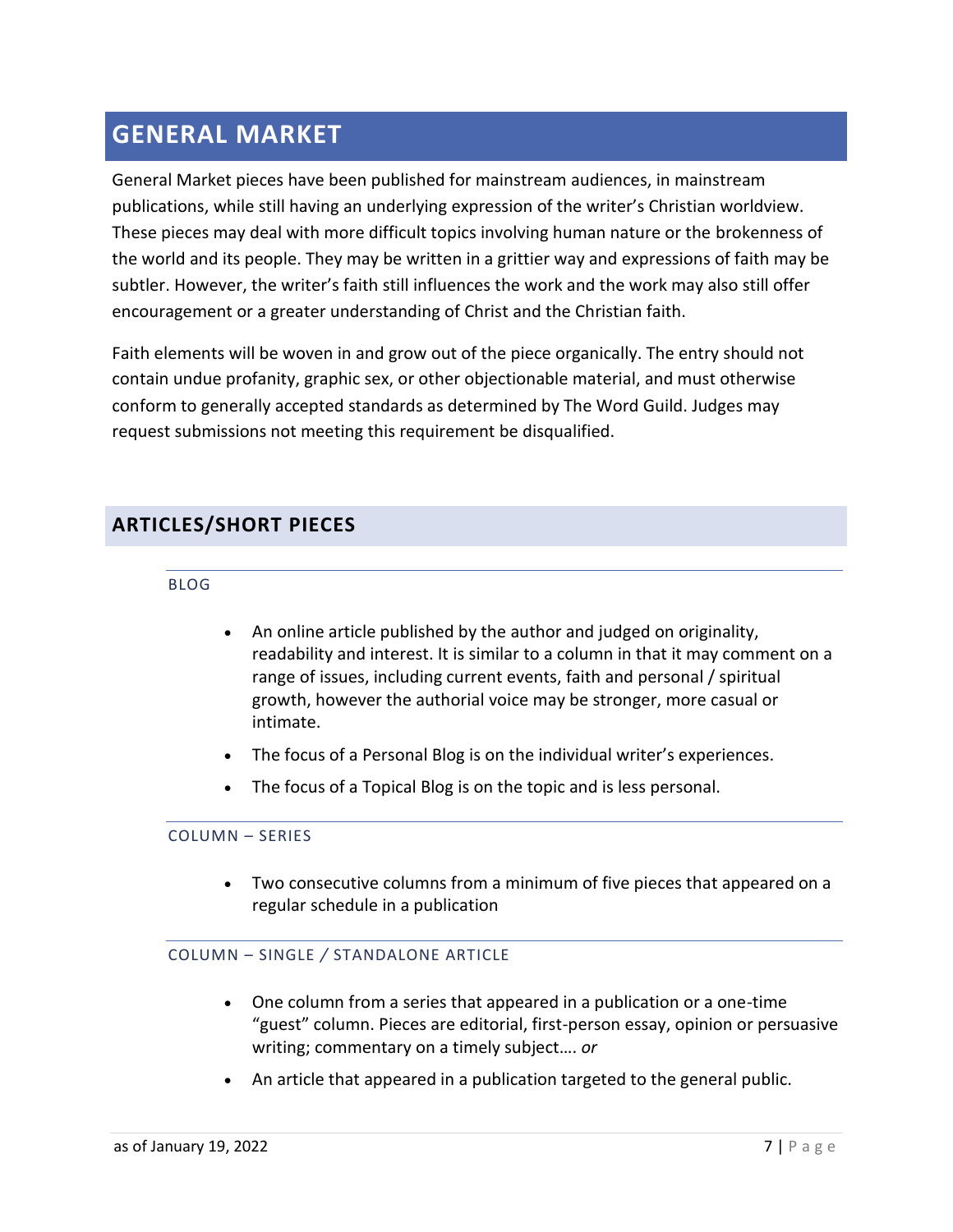## <span id="page-7-0"></span>LONG FEATURE (1,000 WORDS OR MORE)

- In-depth treatment of a trend, situation
- Explicitly aims to do more than inform (e.g., analyze, contextualize, equip, etc.)
- Research provides a variety of sources, quotations and references
- Writer does not include his/her own thoughts or opinion on issue
- Writer evidences neutrality, balance, evenness of tone and usually writes in third-person

### <span id="page-7-1"></span>NEWS

• This may be coverage of a spot news event, such as an accident, or a more general event. It covers the Who, What, When, Where, Why and How of the issue. The writer shows neutrality, balance and evenness of tone. It is written in 3rd Person voice and is a sharing of facts. Weight is given for the accuracy of information found from reputable and multiple sources.

### <span id="page-7-2"></span>PERSONAL EXPERIENCE

• First-person or as-told-to narrative in which the author writes about an incident or experience that provided significant personal meaning or a lesson learned, or it is a personal opinion about some topic or issue that is important to the writer

### <span id="page-7-3"></span>SHORT STORY

• A fictional story with a fully developed theme but significantly shorter and less elaborate than a novel